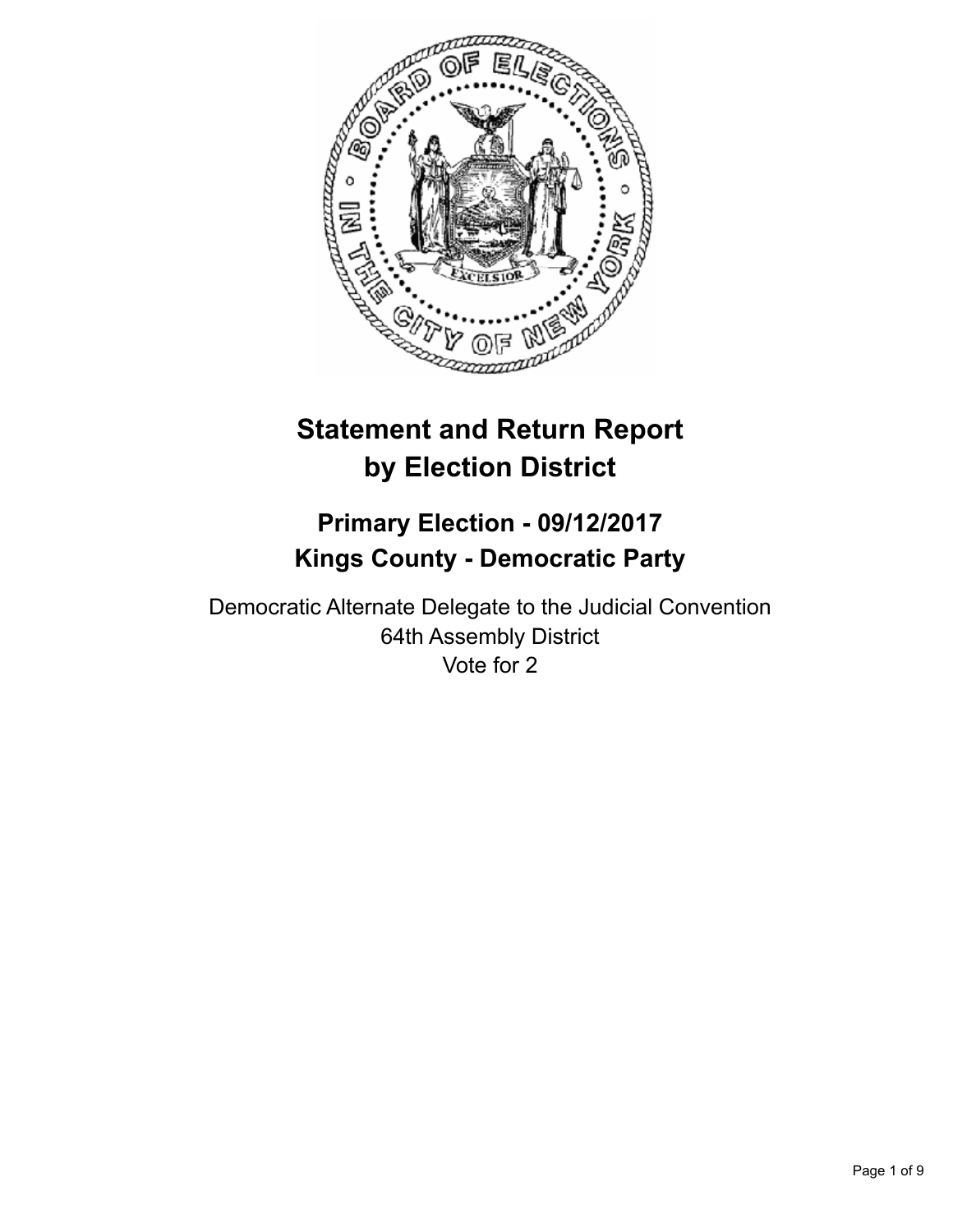

| PUBLIC COUNTER                                           | 131          |
|----------------------------------------------------------|--------------|
| <b>MANUALLY COUNTED EMERGENCY</b>                        | 0            |
| ABSENTEE / MILITARY                                      | 5            |
| AFFIDAVIT                                                | $\mathbf{0}$ |
| <b>Total Ballots</b>                                     | 136          |
| Less - Inapplicable Federal/Special Presidential Ballots | 0            |
| <b>Total Applicable Ballots</b>                          | 136          |
| DOROTHY CARROLL                                          | 68           |
| <b>WILLIAM MORTON</b>                                    | 47           |
| BRIAN J. KASZUBA                                         | 19           |
| PIERRE A. LEHU                                           | 26           |
| UNATTRIBUTABLE WRITE-IN (WRITE-IN)                       | 1            |
| <b>Total Votes</b>                                       | 161          |
| Unrecorded                                               | 111          |

## **076/64**

| <b>PUBLIC COUNTER</b>                                    | 144 |
|----------------------------------------------------------|-----|
| <b>MANUALLY COUNTED EMERGENCY</b>                        | 0   |
| ABSENTEE / MILITARY                                      | 3   |
| AFFIDAVIT                                                | 3   |
| <b>Total Ballots</b>                                     | 150 |
| Less - Inapplicable Federal/Special Presidential Ballots | 0   |
| <b>Total Applicable Ballots</b>                          | 150 |
| DOROTHY CARROLL                                          | 77  |
| <b>WILLIAM MORTON</b>                                    | 47  |
| <b>BRIAN J. KASZUBA</b>                                  | 31  |
| PIERRE A. LEHU                                           | 35  |
| <b>Total Votes</b>                                       | 190 |
| Unrecorded                                               | 110 |

| <b>PUBLIC COUNTER</b>                                    | 171 |
|----------------------------------------------------------|-----|
| <b>MANUALLY COUNTED EMERGENCY</b>                        | 0   |
| ABSENTEE / MILITARY                                      | 2   |
| AFFIDAVIT                                                | 0   |
| <b>Total Ballots</b>                                     | 173 |
| Less - Inapplicable Federal/Special Presidential Ballots | 0   |
| <b>Total Applicable Ballots</b>                          | 173 |
| DOROTHY CARROLL                                          | 94  |
| <b>WILLIAM MORTON</b>                                    | 58  |
| BRIAN J. KASZUBA                                         | 28  |
| PIERRE A. LEHU                                           | 34  |
| AMES GRAWERD (WRITE-IN)                                  | 1   |
| SANDRA MYERS (WRITE-IN)                                  | 1   |
| <b>Total Votes</b>                                       | 216 |
| Unrecorded                                               | 130 |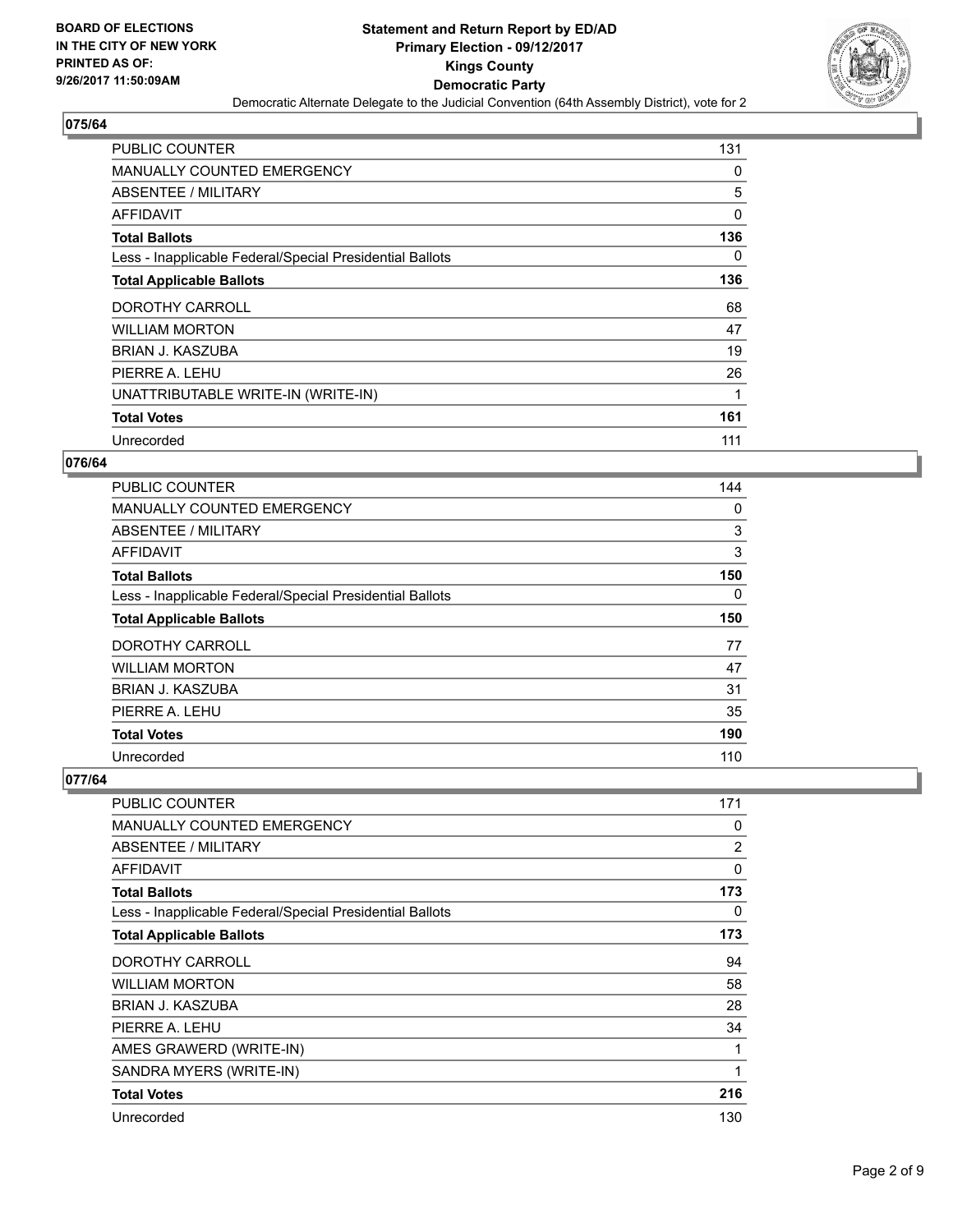

| <b>PUBLIC COUNTER</b>                                    | 182 |
|----------------------------------------------------------|-----|
| MANUALLY COUNTED EMERGENCY                               | 0   |
| ABSENTEE / MILITARY                                      | 2   |
| <b>AFFIDAVIT</b>                                         | 0   |
| <b>Total Ballots</b>                                     | 184 |
| Less - Inapplicable Federal/Special Presidential Ballots | 0   |
| <b>Total Applicable Ballots</b>                          | 184 |
| DOROTHY CARROLL                                          | 103 |
| <b>WILLIAM MORTON</b>                                    | 72  |
| BRIAN J. KASZUBA                                         | 36  |
| PIERRE A. LEHU                                           | 33  |
| <b>Total Votes</b>                                       | 244 |
| Unrecorded                                               | 124 |

#### **079/64**

| <b>PUBLIC COUNTER</b>                                    | 148            |
|----------------------------------------------------------|----------------|
| <b>MANUALLY COUNTED EMERGENCY</b>                        | 0              |
| ABSENTEE / MILITARY                                      | $\overline{2}$ |
| <b>AFFIDAVIT</b>                                         | 0              |
| <b>Total Ballots</b>                                     | 150            |
| Less - Inapplicable Federal/Special Presidential Ballots | 0              |
| <b>Total Applicable Ballots</b>                          | 150            |
| DOROTHY CARROLL                                          | 83             |
| <b>WILLIAM MORTON</b>                                    | 56             |
| BRIAN J. KASZUBA                                         | 27             |
| PIERRE A. LEHU                                           | 24             |
| SEAN COLLINS (WRITE-IN)                                  | 1              |
| <b>Total Votes</b>                                       | 191            |
| Unrecorded                                               | 109            |

| <b>PUBLIC COUNTER</b>                                    | 202 |
|----------------------------------------------------------|-----|
| <b>MANUALLY COUNTED EMERGENCY</b>                        | 0   |
| ABSENTEE / MILITARY                                      | 2   |
| AFFIDAVIT                                                | 2   |
| <b>Total Ballots</b>                                     | 206 |
| Less - Inapplicable Federal/Special Presidential Ballots | 0   |
| <b>Total Applicable Ballots</b>                          | 206 |
| DOROTHY CARROLL                                          | 112 |
| <b>WILLIAM MORTON</b>                                    | 73  |
| <b>BRIAN J. KASZUBA</b>                                  | 32  |
| PIERRE A. LEHU                                           | 31  |
| UNATTRIBUTABLE WRITE-IN (WRITE-IN)                       | 1   |
| <b>Total Votes</b>                                       | 249 |
| Unrecorded                                               | 163 |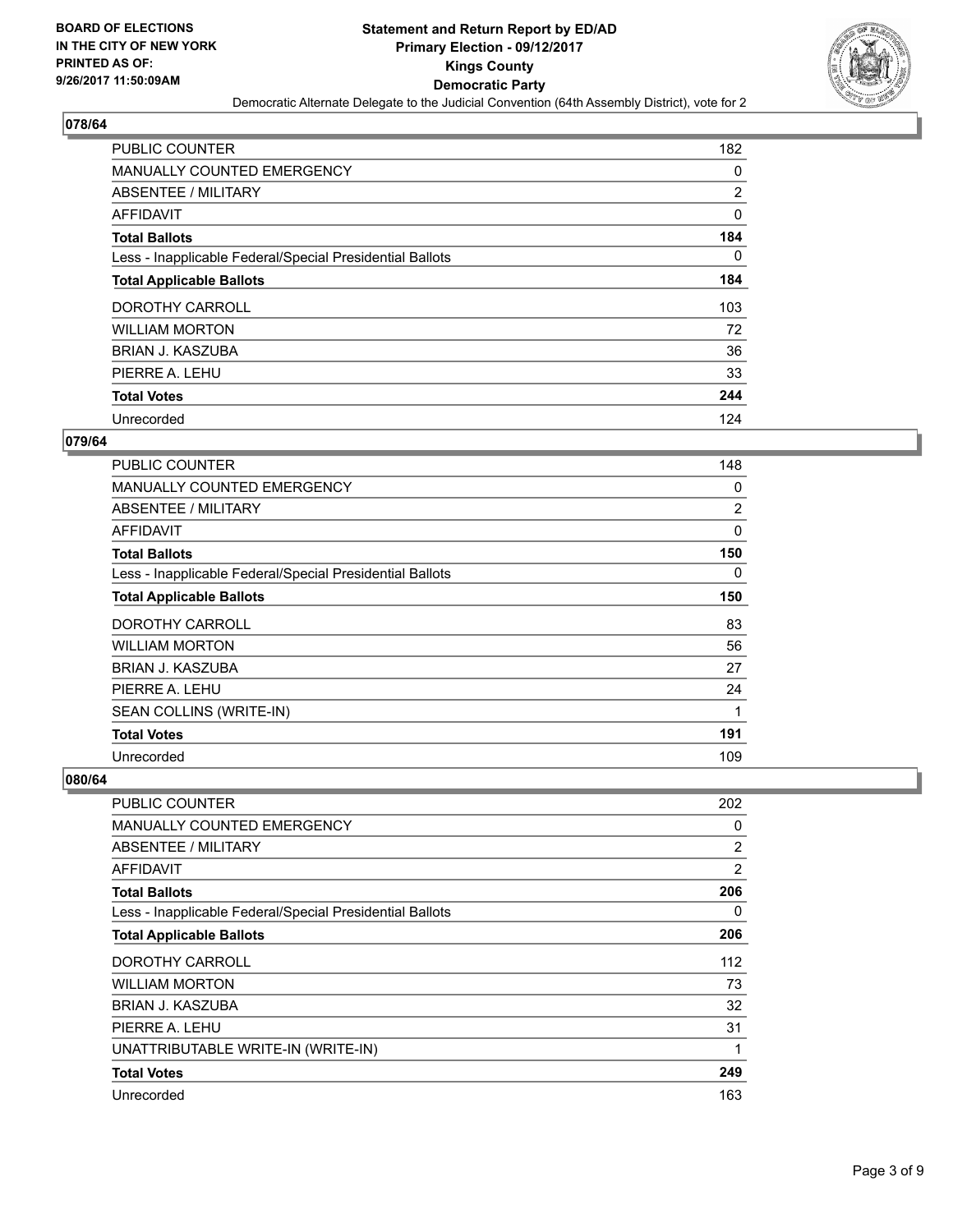

| <b>PUBLIC COUNTER</b>                                    | 93  |
|----------------------------------------------------------|-----|
| MANUALLY COUNTED EMERGENCY                               | 0   |
| ABSENTEE / MILITARY                                      | 0   |
| <b>AFFIDAVIT</b>                                         | 0   |
| <b>Total Ballots</b>                                     | 93  |
| Less - Inapplicable Federal/Special Presidential Ballots | 0   |
| <b>Total Applicable Ballots</b>                          | 93  |
| DOROTHY CARROLL                                          | 37  |
| <b>WILLIAM MORTON</b>                                    | 35  |
| BRIAN J. KASZUBA                                         | 19  |
| PIERRE A. LEHU                                           | 13  |
| <b>Total Votes</b>                                       | 104 |
| Unrecorded                                               | 82  |

#### **082/64**

| <b>PUBLIC COUNTER</b>                                    | 29       |
|----------------------------------------------------------|----------|
| <b>MANUALLY COUNTED EMERGENCY</b>                        | 0        |
| ABSENTEE / MILITARY                                      | 0        |
| AFFIDAVIT                                                | $\Omega$ |
| <b>Total Ballots</b>                                     | 29       |
| Less - Inapplicable Federal/Special Presidential Ballots | $\Omega$ |
| <b>Total Applicable Ballots</b>                          | 29       |
| <b>DOROTHY CARROLL</b>                                   | 15       |
| <b>WILLIAM MORTON</b>                                    | 8        |
| BRIAN J. KASZUBA                                         | 9        |
| PIERRE A. LEHU                                           | 5        |
| <b>Total Votes</b>                                       | 37       |
| Unrecorded                                               | 21       |

| <b>PUBLIC COUNTER</b>                                    | 149 |
|----------------------------------------------------------|-----|
| <b>MANUALLY COUNTED EMERGENCY</b>                        | 0   |
| ABSENTEE / MILITARY                                      | 1   |
| AFFIDAVIT                                                | 3   |
| <b>Total Ballots</b>                                     | 153 |
| Less - Inapplicable Federal/Special Presidential Ballots | 0   |
| <b>Total Applicable Ballots</b>                          | 153 |
| DOROTHY CARROLL                                          | 75  |
| <b>WILLIAM MORTON</b>                                    | 46  |
| <b>BRIAN J. KASZUBA</b>                                  | 22  |
| PIERRE A. LEHU                                           | 27  |
| <b>Total Votes</b>                                       | 170 |
| Unrecorded                                               | 136 |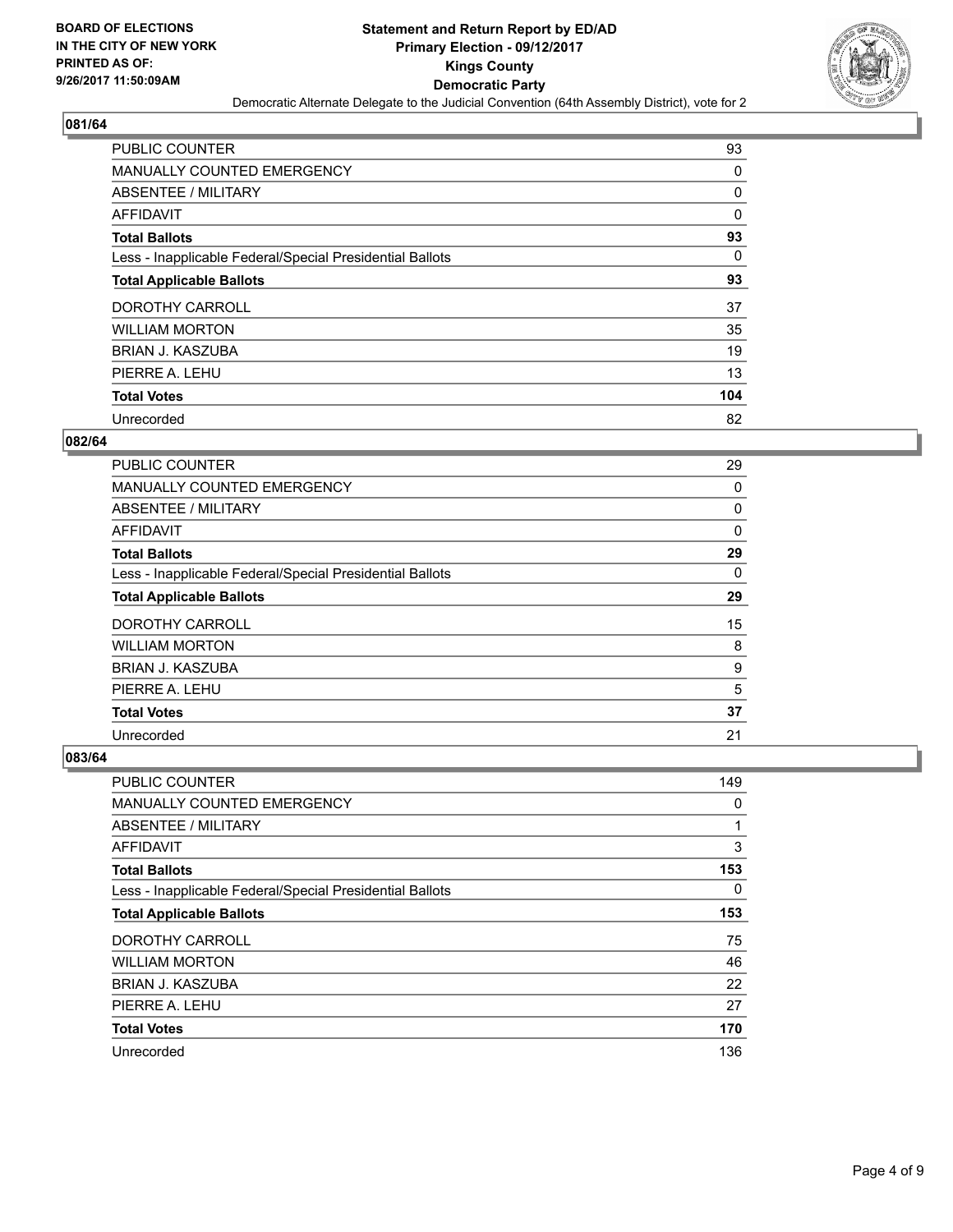

| <b>PUBLIC COUNTER</b>                                    | 145 |
|----------------------------------------------------------|-----|
| MANUALLY COUNTED EMERGENCY                               | 0   |
| ABSENTEE / MILITARY                                      | 5   |
| <b>AFFIDAVIT</b>                                         |     |
| <b>Total Ballots</b>                                     | 151 |
| Less - Inapplicable Federal/Special Presidential Ballots | 0   |
| <b>Total Applicable Ballots</b>                          | 151 |
| DOROTHY CARROLL                                          | 60  |
| <b>WILLIAM MORTON</b>                                    | 48  |
| BRIAN J. KASZUBA                                         | 23  |
| PIERRE A. LEHU                                           | 19  |
| <b>Total Votes</b>                                       | 150 |
| Unrecorded                                               | 152 |

#### **085/64**

| <b>PUBLIC COUNTER</b>                                    | 149 |
|----------------------------------------------------------|-----|
| <b>MANUALLY COUNTED EMERGENCY</b>                        | 0   |
| ABSENTEE / MILITARY                                      | 3   |
| <b>AFFIDAVIT</b>                                         | 0   |
| <b>Total Ballots</b>                                     | 152 |
| Less - Inapplicable Federal/Special Presidential Ballots | 0   |
| <b>Total Applicable Ballots</b>                          | 152 |
| DOROTHY CARROLL                                          | 85  |
| <b>WILLIAM MORTON</b>                                    | 54  |
| <b>BRIAN J. KASZUBA</b>                                  | 26  |
| PIERRE A. LEHU                                           | 18  |
| <b>Total Votes</b>                                       | 183 |
| Unrecorded                                               | 121 |

| PUBLIC COUNTER                                           | 163            |
|----------------------------------------------------------|----------------|
| <b>MANUALLY COUNTED EMERGENCY</b>                        | 0              |
| ABSENTEE / MILITARY                                      | $\overline{2}$ |
| <b>AFFIDAVIT</b>                                         | 0              |
| <b>Total Ballots</b>                                     | 165            |
| Less - Inapplicable Federal/Special Presidential Ballots | 0              |
| <b>Total Applicable Ballots</b>                          | 165            |
| DOROTHY CARROLL                                          | 85             |
| <b>WILLIAM MORTON</b>                                    | 62             |
| <b>BRIAN J. KASZUBA</b>                                  | 25             |
| PIERRE A. LEHU                                           | 31             |
| UNATTRIBUTABLE WRITE-IN (WRITE-IN)                       | 1              |
| <b>Total Votes</b>                                       | 204            |
| Unrecorded                                               | 126            |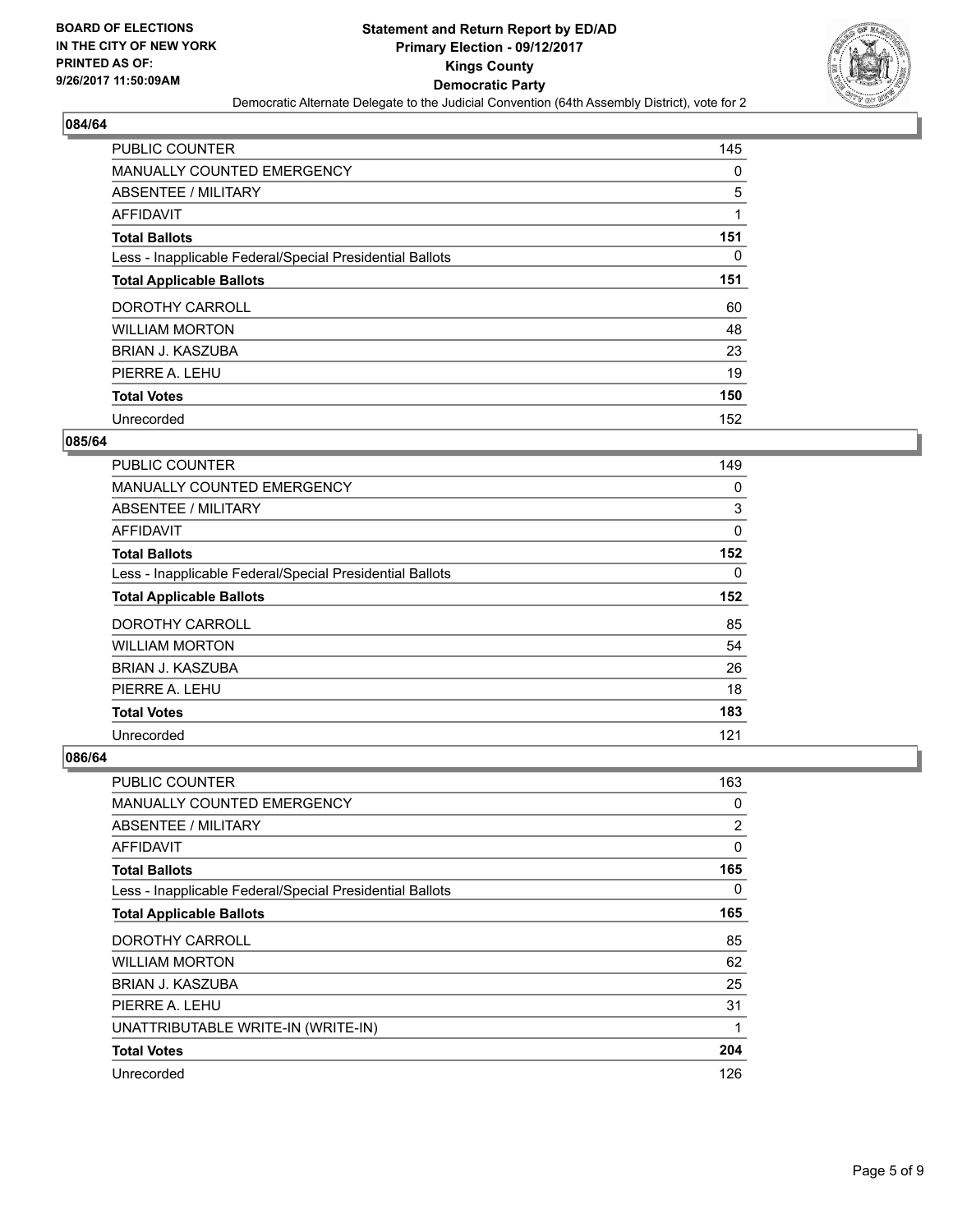

| <b>PUBLIC COUNTER</b>                                    | 122 |
|----------------------------------------------------------|-----|
| <b>MANUALLY COUNTED EMERGENCY</b>                        | 0   |
| ABSENTEE / MILITARY                                      | 3   |
| <b>AFFIDAVIT</b>                                         | 1   |
| <b>Total Ballots</b>                                     | 126 |
| Less - Inapplicable Federal/Special Presidential Ballots | 0   |
| <b>Total Applicable Ballots</b>                          | 126 |
| DOROTHY CARROLL                                          | 51  |
| <b>WILLIAM MORTON</b>                                    | 42  |
| BRIAN J. KASZUBA                                         | 36  |
| PIERRE A. LEHU                                           | 42  |
| NATHALI ZAMORA (WRITE-IN)                                | 1   |
| NIDAA MAHMOOD (WRITE-IN)                                 | 1   |
| <b>Total Votes</b>                                       | 173 |
| Unrecorded                                               | 79  |

#### **088/64**

| <b>PUBLIC COUNTER</b>                                    | 130            |
|----------------------------------------------------------|----------------|
| MANUALLY COUNTED EMERGENCY                               | 0              |
| ABSENTEE / MILITARY                                      | $\overline{2}$ |
| AFFIDAVIT                                                | 0              |
| <b>Total Ballots</b>                                     | 132            |
| Less - Inapplicable Federal/Special Presidential Ballots | 0              |
| <b>Total Applicable Ballots</b>                          | 132            |
| DOROTHY CARROLL                                          | 79             |
| <b>WILLIAM MORTON</b>                                    | 55             |
| <b>BRIAN J. KASZUBA</b>                                  | 21             |
| PIERRE A. LEHU                                           | 22             |
| <b>Total Votes</b>                                       | 177            |
| Unrecorded                                               | 87             |

| <b>PUBLIC COUNTER</b>                                    | 102 |
|----------------------------------------------------------|-----|
| <b>MANUALLY COUNTED EMERGENCY</b>                        | 0   |
| ABSENTEE / MILITARY                                      |     |
| AFFIDAVIT                                                |     |
| <b>Total Ballots</b>                                     | 104 |
| Less - Inapplicable Federal/Special Presidential Ballots | 0   |
| <b>Total Applicable Ballots</b>                          | 104 |
| DOROTHY CARROLL                                          | 40  |
| <b>WILLIAM MORTON</b>                                    | 27  |
| BRIAN J. KASZUBA                                         | 30  |
| PIERRE A. LEHU                                           | 25  |
| <b>Total Votes</b>                                       | 122 |
| Unrecorded                                               | 86  |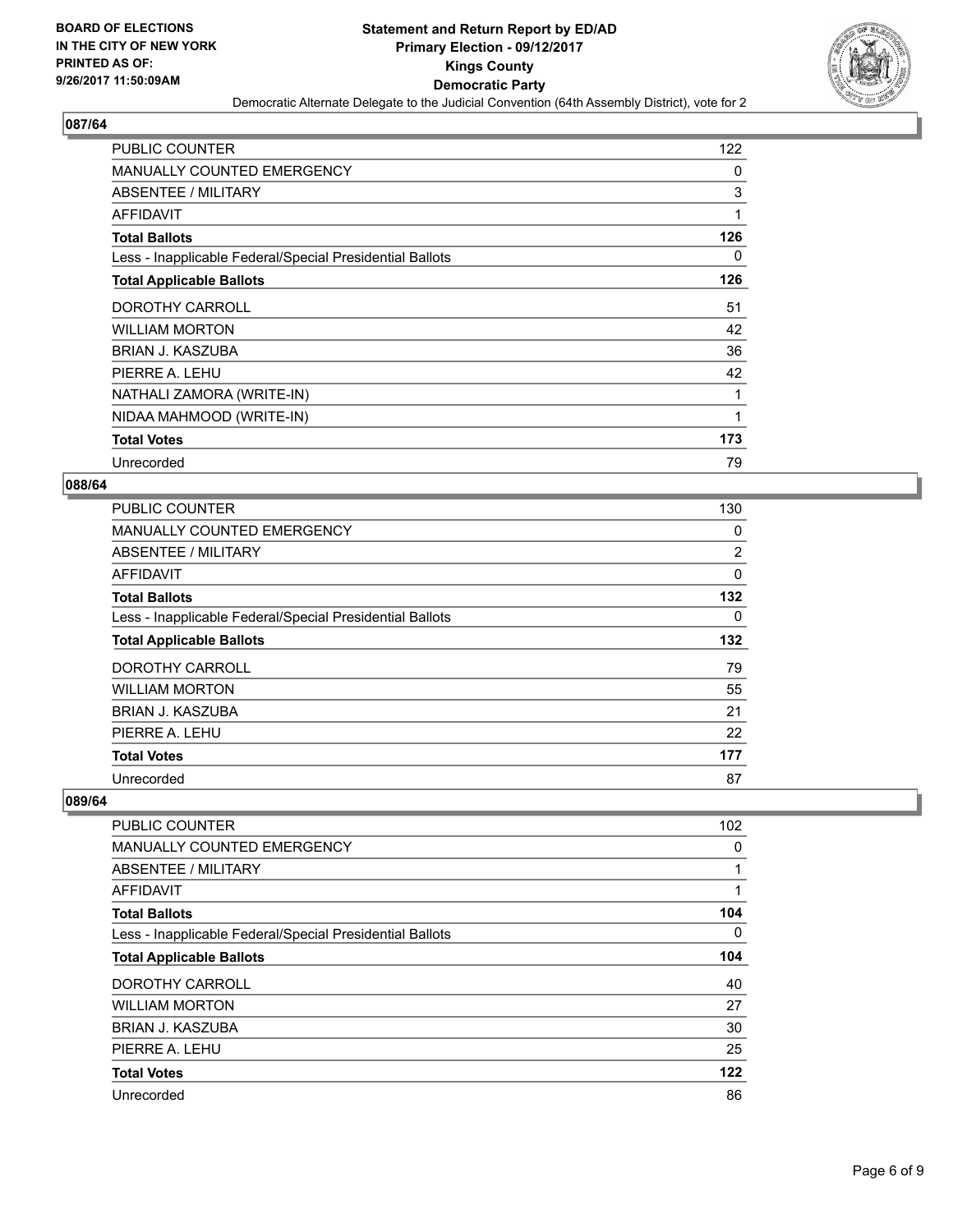

| <b>PUBLIC COUNTER</b>                                    | 187 |
|----------------------------------------------------------|-----|
| <b>MANUALLY COUNTED EMERGENCY</b>                        | 0   |
| ABSENTEE / MILITARY                                      | 8   |
| <b>AFFIDAVIT</b>                                         | 0   |
| <b>Total Ballots</b>                                     | 195 |
| Less - Inapplicable Federal/Special Presidential Ballots | 0   |
| <b>Total Applicable Ballots</b>                          | 195 |
| DOROTHY CARROLL                                          | 108 |
| <b>WILLIAM MORTON</b>                                    | 92  |
| BRIAN J. KASZUBA                                         | 28  |
| PIERRE A. LEHU                                           | 26  |
| <b>Total Votes</b>                                       | 254 |
| Unrecorded                                               | 136 |

#### **091/64**

| <b>PUBLIC COUNTER</b>                                    | 50 |
|----------------------------------------------------------|----|
| <b>MANUALLY COUNTED EMERGENCY</b>                        | 0  |
| ABSENTEE / MILITARY                                      | 3  |
| AFFIDAVIT                                                | 0  |
| <b>Total Ballots</b>                                     | 53 |
| Less - Inapplicable Federal/Special Presidential Ballots | 0  |
| <b>Total Applicable Ballots</b>                          | 53 |
| <b>DOROTHY CARROLL</b>                                   | 33 |
| <b>WILLIAM MORTON</b>                                    | 29 |
| BRIAN J. KASZUBA                                         | 8  |
| PIERRE A. LEHU                                           | 7  |
| <b>Total Votes</b>                                       | 77 |
| Unrecorded                                               | 29 |

| <b>PUBLIC COUNTER</b>                                    | 116            |
|----------------------------------------------------------|----------------|
| <b>MANUALLY COUNTED EMERGENCY</b>                        | 0              |
| <b>ABSENTEE / MILITARY</b>                               | 5              |
| AFFIDAVIT                                                | 0              |
| <b>Total Ballots</b>                                     | 121            |
| Less - Inapplicable Federal/Special Presidential Ballots | 0              |
| <b>Total Applicable Ballots</b>                          | 121            |
| DOROTHY CARROLL                                          | 64             |
| <b>WILLIAM MORTON</b>                                    | 44             |
| <b>BRIAN J. KASZUBA</b>                                  | 24             |
| PIERRE A. LEHU                                           | 22             |
| UNATTRIBUTABLE WRITE-IN (WRITE-IN)                       | $\overline{2}$ |
| <b>Total Votes</b>                                       | 156            |
| Unrecorded                                               | 86             |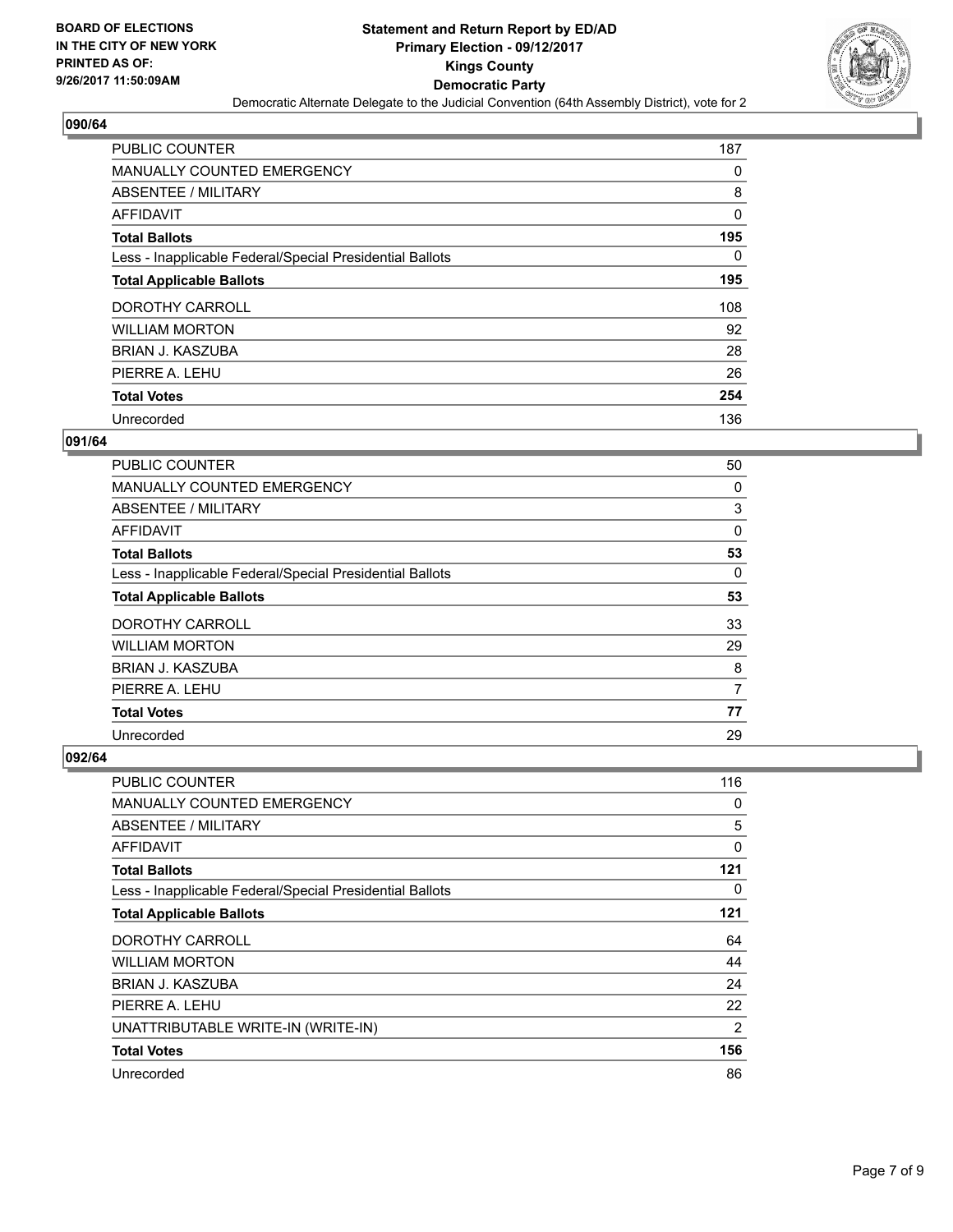

| <b>PUBLIC COUNTER</b>                                    | 152 |
|----------------------------------------------------------|-----|
| <b>MANUALLY COUNTED EMERGENCY</b>                        | 0   |
| ABSENTEE / MILITARY                                      | 5   |
| AFFIDAVIT                                                | 0   |
| <b>Total Ballots</b>                                     | 157 |
| Less - Inapplicable Federal/Special Presidential Ballots | 0   |
| <b>Total Applicable Ballots</b>                          | 157 |
| DOROTHY CARROLL                                          | 71  |
| <b>WILLIAM MORTON</b>                                    | 36  |
| BRIAN J. KASZUBA                                         | 40  |
| PIERRE A. LEHU                                           | 35  |
| PEKHAM PAL (WRITE-IN)                                    | 1   |
| <b>Total Votes</b>                                       | 183 |
| Unrecorded                                               | 131 |

#### **094/64**

| <b>PUBLIC COUNTER</b>                                    | 0            |
|----------------------------------------------------------|--------------|
| <b>MANUALLY COUNTED EMERGENCY</b>                        | $\mathbf{0}$ |
| <b>ABSENTEE / MILITARY</b>                               | 0            |
| <b>AFFIDAVIT</b>                                         | $\Omega$     |
| <b>Total Ballots</b>                                     | 0            |
| Less - Inapplicable Federal/Special Presidential Ballots | 0            |
| <b>Total Applicable Ballots</b>                          | 0            |
| DOROTHY CARROLL                                          | 0            |
| <b>WILLIAM MORTON</b>                                    | $\mathbf 0$  |
| <b>BRIAN J. KASZUBA</b>                                  | 0            |
| PIERRE A. LEHU                                           | $\mathbf 0$  |
| <b>Total Votes</b>                                       | 0            |

#### **095/64 COMBINED into: 094/64**

#### **096/64 COMBINED into: 091/64**

**097/64** 

098/64

| COMBINED into: 091/64                                    |   |
|----------------------------------------------------------|---|
| <b>Total Votes</b>                                       | 0 |
| PIERRE A. LEHU                                           | 0 |
| BRIAN J. KASZUBA                                         | 0 |
| <b>WILLIAM MORTON</b>                                    | 0 |
| DOROTHY CARROLL                                          | 0 |
| <b>Total Applicable Ballots</b>                          | 0 |
| Less - Inapplicable Federal/Special Presidential Ballots | 0 |
| <b>Total Ballots</b>                                     | 0 |
| AFFIDAVIT                                                | 0 |
| ABSENTEE / MILITARY                                      | 0 |
| <b>MANUALLY COUNTED EMERGENCY</b>                        | 0 |
| <b>PUBLIC COUNTER</b>                                    | 0 |

#### **099/64 COMBINED into: 091/64**